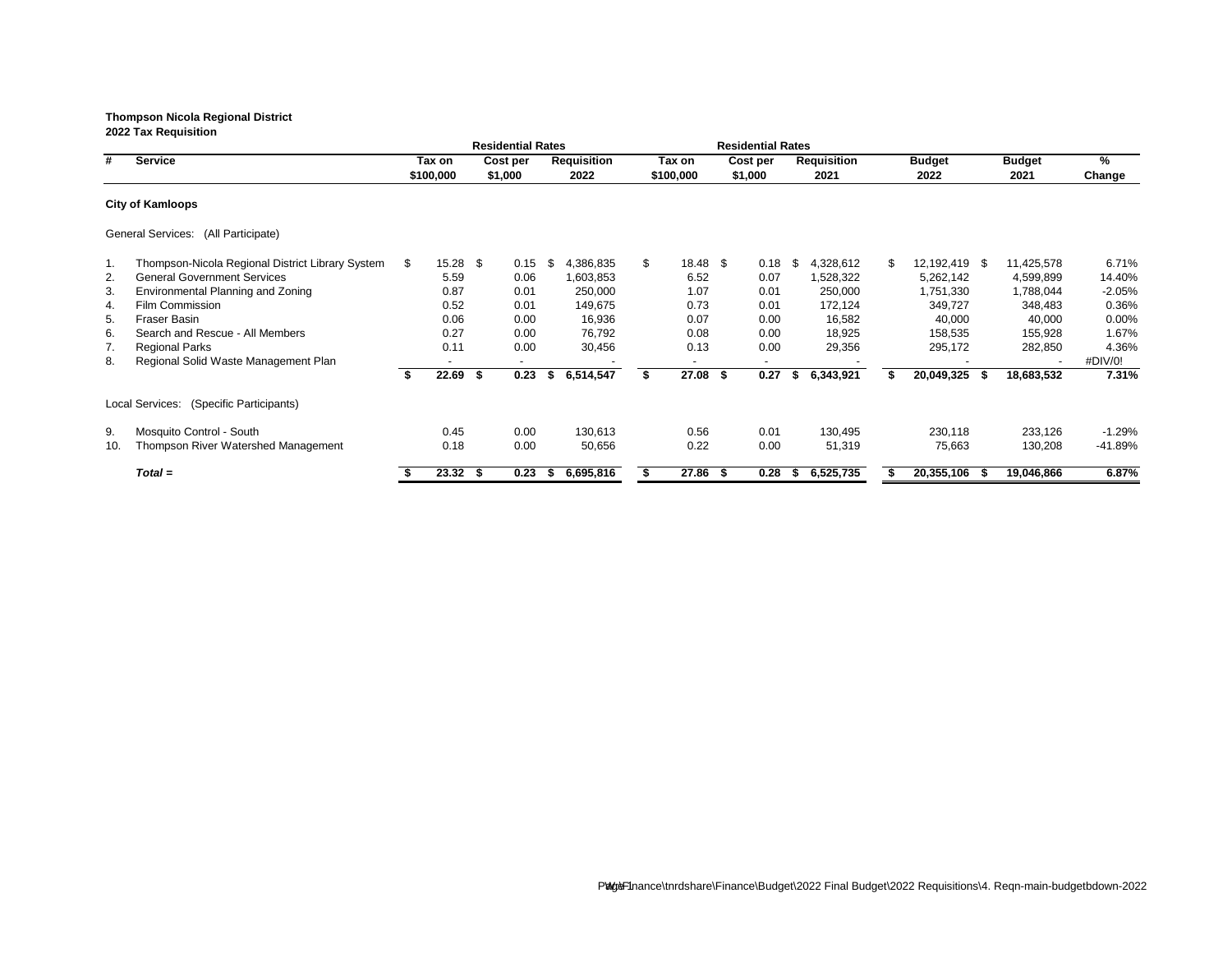|     |                                                  |    |           |      | <b>Residential Rates</b> |    |                    |                |     | <b>Residential Rates</b> |      |                    |                  |      |               |             |
|-----|--------------------------------------------------|----|-----------|------|--------------------------|----|--------------------|----------------|-----|--------------------------|------|--------------------|------------------|------|---------------|-------------|
| #   | <b>Service</b>                                   |    | Tax on    |      | Cost per                 |    | <b>Requisition</b> | Tax on         |     | Cost per                 |      | <b>Requisition</b> | <b>Budget</b>    |      | <b>Budget</b> | $\%$        |
|     |                                                  |    | \$100,000 |      | \$1,000                  |    | 2022               | \$100,000      |     | \$1,000                  |      | 2021               | 2022             |      | 2021          | Change      |
|     | <b>City of Merritt</b>                           |    |           |      |                          |    |                    |                |     |                          |      |                    |                  |      |               |             |
|     | General Services: (All Participate)              |    |           |      |                          |    |                    |                |     |                          |      |                    |                  |      |               |             |
| .1  | Thompson-Nicola Regional District Library System | S. | 15.28     | - \$ | 0.15                     | \$ | 285,790            | \$<br>18.46 \$ |     | $0.18$ \$                |      | 276,183            | \$<br>12,192,419 | - \$ | 11,425,578    | 6.71%       |
| 2.  | <b>General Government Services</b>               |    | 5.59      |      | 0.06                     |    | 104,497            | 6.52           |     | 0.07                     |      | 97,582             | 5,262,142        |      | 4,599,899     | 14.40%      |
| 3.  | Environmental Planning and Zoning                |    | 1.14      |      | 0.01                     |    | 21,317             | 1.52           |     | 0.02                     |      | 22,784             | 1,751,330        |      | 1,788,044     | $-2.05%$    |
| 4.  | <b>Film Commission</b>                           |    | 0.52      |      | 0.01                     |    | 9,752              | 0.73           |     | 0.01                     |      | 10,990             | 349,727          |      | 348,483       | 0.36%       |
| 5.  | <b>Fraser Basin</b>                              |    | 0.06      |      | 0.00                     |    | 1,103              | 0.07           |     | 0.00                     |      | 1,059              | 40,000           |      | 40,000        | 0.00%       |
| 6.  | Search and Rescue - All Members                  |    | 0.27      |      | 0.00                     |    | 5,004              | 0.08           |     | 0.00                     |      | 1,208              | 158,535          |      | 155,928       | 1.67%       |
| 7.  | <b>Regional Parks</b>                            |    | 0.11      |      | 0.00                     |    | 1,984              | 0.13           |     | 0.00                     |      | 1,874              | 295,172          |      | 282,850       | 4.36%       |
| 8.  | Regional Solid Waste Management Plan             |    |           |      |                          |    |                    |                |     |                          |      |                    |                  |      | 42,750        | $-100.00\%$ |
|     |                                                  |    | 22.96     | - \$ | 0.23                     | S  | 429,447            | $27.52$ \$     |     | 0.28                     | - 55 | 411,680            | 20,049,325       | - 56 | 18,683,532    | 7.31%       |
|     | Local Services: (Specific Participants)          |    |           |      |                          |    |                    |                |     |                          |      |                    |                  |      |               |             |
| 9.  | E-911                                            |    | 3.14      |      | 0.03                     |    | 58,742             | 3.67           |     | 0.04                     |      | 54,894             | 810,883          |      | 785,612       | 3.22%       |
| 10. | Solid Waste Management                           |    | 40.07     |      | 0.40                     |    | 749,493            | 46.86          |     | 0.47                     |      | 700,887            | 12,173,651       |      | 12,339,414    | $-1.34%$    |
| 11. | <b>Noxious Weed Control</b>                      |    | 1.07      |      | 0.01                     |    | 20,000             |                |     |                          |      |                    | 454,561          |      |               | #DIV/0!     |
| 12. | Crime Stoppers Program                           |    | 0.10      |      | 0.00                     |    | 1,846              | 0.16           |     | 0.00                     |      | 2,392              | 20,525           |      | 25,675        | $-20.06%$   |
|     | $Total =$                                        |    | 67.33     | - \$ | 0.67                     | ъ  | 1,259,528          | 78.21          | - 5 | 0.78                     | P.   | 1,169,853          | 33,508,945       | - 56 | 31,834,233    | 5.26%       |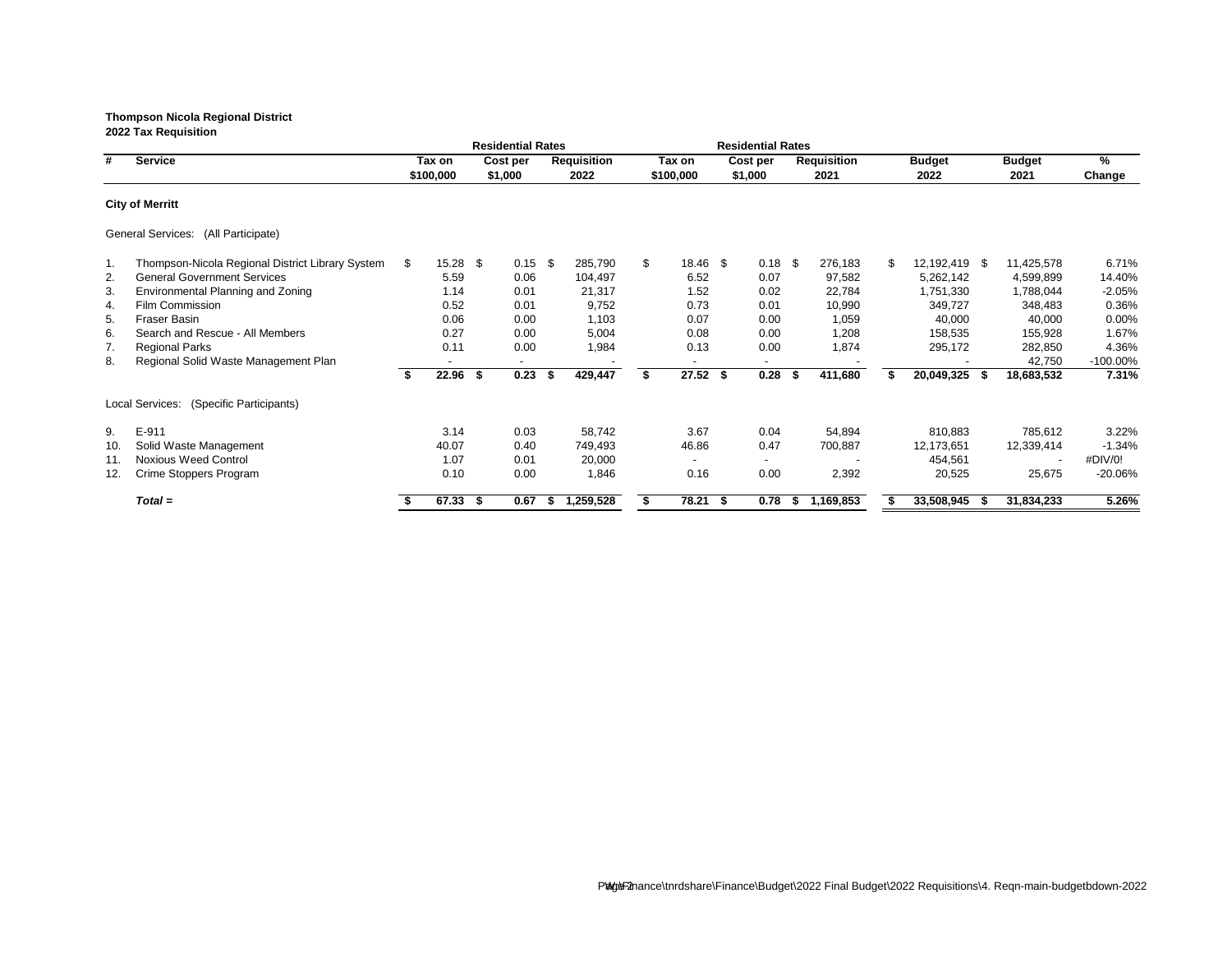|     |                                                  |    |                     | <b>Residential Rates</b> |                            |    |                     | <b>Residential Rates</b> |     |                            |                       |     |                       |                         |
|-----|--------------------------------------------------|----|---------------------|--------------------------|----------------------------|----|---------------------|--------------------------|-----|----------------------------|-----------------------|-----|-----------------------|-------------------------|
| #   | <b>Service</b>                                   |    | Tax on<br>\$100,000 | Cost per<br>\$1,000      | <b>Requisition</b><br>2022 |    | Tax on<br>\$100,000 | Cost per<br>\$1,000      |     | <b>Requisition</b><br>2021 | <b>Budget</b><br>2022 |     | <b>Budget</b><br>2021 | $\frac{9}{6}$<br>Change |
|     | <b>District of Clearwater</b>                    |    |                     |                          |                            |    |                     |                          |     |                            |                       |     |                       |                         |
|     | General Services: (All Participate)              |    |                     |                          |                            |    |                     |                          |     |                            |                       |     |                       |                         |
| 1.  | Thompson-Nicola Regional District Library System | \$ | $15.28$ \$          | 0.15                     | 90,558                     | \$ | 18.48 \$            | $0.18$ \$                |     | 85,392                     | \$<br>12,192,419 \$   |     | 11,425,578            | 6.71%                   |
| 2.  | <b>General Government Services</b>               |    | 5.59                | 0.06                     | 33,119                     |    | 6.52                | 0.07                     |     | 30,140                     | 5,262,142             |     | 4,599,899             | 14.40%                  |
| 3.  | Environmental Planning and Zoning                |    | 1.14                | 0.01                     | 6,756                      |    | 1.52                | 0.02                     |     | 7,037                      | 1,751,330             |     | 1,788,044             | $-2.05%$                |
| 4.  | <b>Film Commission</b>                           |    | 0.52                | 0.01                     | 3,091                      |    | 0.73                | 0.01                     |     | 3,395                      | 349,727               |     | 348,483               | 0.36%                   |
| 5.  | <b>Fraser Basin</b>                              |    | 0.06                | 0.00                     | 350                        |    | 0.07                | 0.00                     |     | 327                        | 40,000                |     | 40,000                | 0.00%                   |
| 6.  | Search and Rescue - All Members                  |    | 0.27                | 0.00                     | 1,586                      |    | 0.08                | 0.00                     |     | 374                        | 158,535               |     | 155,928               | 1.67%                   |
| 7.  | <b>Regional Parks</b>                            |    | 0.11                | 0.00                     | 629                        |    | 0.13                | 0.00                     |     | 579                        | 295,172               |     | 282,850               | 4.36%                   |
| 8.  | Regional Solid Waste Management Plan             |    |                     |                          |                            |    |                     |                          |     |                            |                       |     | 42,750                | -100.00%                |
|     |                                                  | S. | $22.96$ \$          | 0.23                     | 136,089<br>-S              | Ŝ. | $27.54$ \$          | 0.28                     | -\$ | 127,244                    | 20,049,325 \$         |     | 18,683,532            | 7.31%                   |
|     | Local Services: (Specific Participants)          |    |                     |                          |                            |    |                     |                          |     |                            |                       |     |                       |                         |
| 9.  | E-911                                            |    | 3.14                | 0.03                     | 18,612                     |    | 3.67                | 0.04                     |     | 16,959                     | 810,883               |     | 785,612               | 3.22%                   |
| 10. | Solid Waste Management                           |    | 40.01               | 0.40                     | 237,168                    |    | 46.91               | 0.47                     |     | 216,714                    | 12,173,651            |     | 12,339,414            | $-1.34%$                |
| 11. | <b>Noxious Weed Control</b>                      |    | 1.69                | 0.02                     | 10,000                     |    |                     |                          |     |                            | 454,561               |     |                       | #DIV/0!                 |
| 12. | Crime Stoppers Program                           |    | 0.10                | 0.00                     | 585                        |    | 0.16                | 0.00                     |     | 740                        | 20,525                |     | 25,675                | -20.06%                 |
| 13. | <b>Emergency Preparedness Program</b>            |    | 2.06                | 0.02                     | 12,192                     |    | 2.18                | 0.02                     |     | 10,054                     | 2,276,071             |     | 787,943               | 188.86%                 |
| 14. | Mosquito Control                                 |    | 13.18               | 0.13                     | 78,122                     |    | 15.71               | 0.16                     |     | 72,556                     | 158,618               |     | 161,028               | $-1.50%$                |
| 15. | Television                                       |    | $\sim$              | $\overline{\phantom{a}}$ |                            |    | $\sim$              |                          |     |                            |                       |     |                       | #DIV/0!                 |
| 16. | <b>Valley Connector Transit Service</b>          |    | 1.49                | 0.01                     | 8,856                      |    | 1.48                | 0.01                     |     | 6,855                      | 28,765                |     | 35,050                | $-17.93%$               |
| 17. | Search and Rescue Grants-in-aid                  |    | 0.72                | 0.01                     | 4,255                      |    | 0.90                | 0.01                     |     | 4,163                      | 19,570                |     | 19,570                | 0.00%                   |
| 18. | Clearwater & District Highway Rescue Service     |    | 1.49                | 0.01                     | 8,834                      |    | 1.78                | 0.02                     |     | 8,226                      | 30,720                |     | 30,501                | 0.72%                   |
| 19. | Septage Disposal Service                         |    |                     | $\blacksquare$           |                            |    |                     |                          |     |                            |                       |     | 51,951                | $-100.00\%$             |
|     | $Total =$                                        |    | $86.84$ \$          | 0.87                     | 514,713<br>- 5             | \$ | $100.33$ \$         | 1.00                     | - 5 | 463,511                    | 36,022,689            | - 5 | 32,920,276            | 9.42%                   |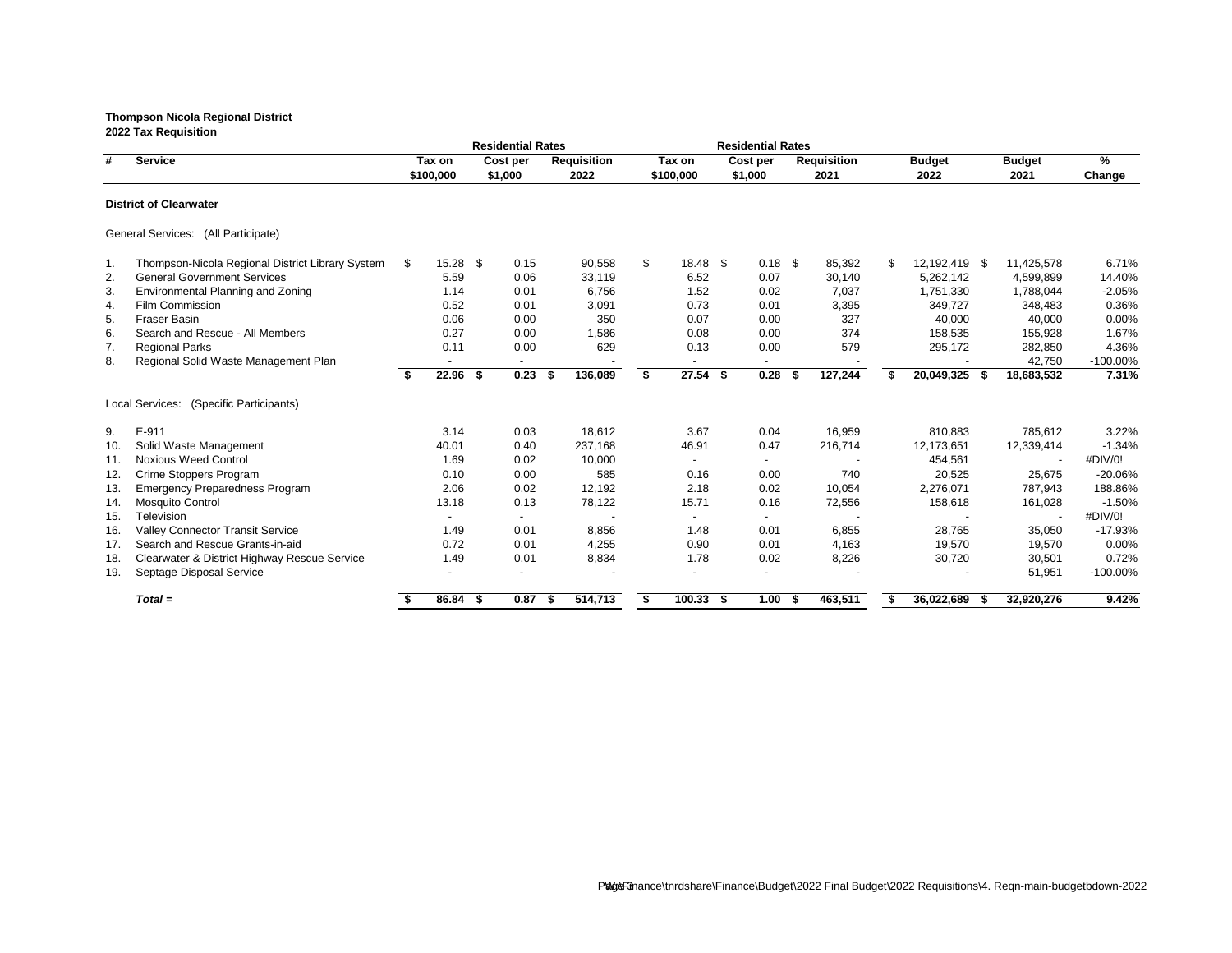|     |                                                   |      |                     |      | <b>Residential Rates</b> |      |                            |    |                     |      | <b>Residential Rates</b> |      |                            |                |                       |     |                          |                |
|-----|---------------------------------------------------|------|---------------------|------|--------------------------|------|----------------------------|----|---------------------|------|--------------------------|------|----------------------------|----------------|-----------------------|-----|--------------------------|----------------|
| #   | <b>Service</b>                                    |      | Tax on<br>\$100,000 |      | Cost per<br>\$1,000      |      | <b>Requisition</b><br>2022 |    | Tax on<br>\$100,000 |      | Cost per<br>\$1,000      |      | <b>Requisition</b><br>2021 |                | <b>Budget</b><br>2022 |     | <b>Budget</b><br>2021    | $\%$<br>Change |
|     | <b>District of Barriere</b>                       |      |                     |      |                          |      |                            |    |                     |      |                          |      |                            |                |                       |     |                          |                |
|     | General Services: (All Participate)               |      |                     |      |                          |      |                            |    |                     |      |                          |      |                            |                |                       |     |                          |                |
| 1.  | Thompson-Nicola Regional District Library System  | \$   | 15.28               | \$   | 0.15                     | \$   | 59,705                     | \$ | 18.48               | \$   | $0.18$ \$                |      | 55,582                     | $\mathfrak{S}$ | 12,192,419 \$         |     | 11,425,578               | 6.71%          |
| 2.  | <b>General Government Services</b>                |      | 5.59                |      | 0.06                     |      | 21,848                     |    | 6.52                |      | 0.07                     |      | 19,611                     |                | 5,262,142             |     | 4,599,899                | 14.40%         |
| 3.  | <b>Environmental Planning and Zoning</b>          |      | 1.14                |      | 0.01                     |      | 4,452                      |    | 1.52                |      | 0.02                     |      | 4,578                      |                | 1,751,330             |     | 1,788,044                | $-2.05%$       |
| 4.  | Film Commission                                   |      | 0.52                |      | 0.01                     |      | 2,037                      |    | 0.73                |      | 0.01                     |      | 2,209                      |                | 349,727               |     | 348,483                  | 0.36%          |
| 5.  | <b>Fraser Basin</b>                               |      | 0.06                |      | 0.00                     |      | 230                        |    | 0.07                |      | 0.00                     |      | 213                        |                | 40,000                |     | 40,000                   | 0.00%          |
| 6.  | Search and Rescue - All Members                   |      | 0.27                |      | 0.00                     |      | 1,045                      |    | 0.08                |      | 0.00                     |      | 243                        |                | 158,535               |     | 155,928                  | 1.67%          |
| 7.  | <b>Regional Parks</b>                             |      | 0.11                |      | 0.00                     |      | 414                        |    | 0.13                |      | 0.00                     |      | 377                        |                | 295,172               |     | 282,850                  | 4.36%          |
| 8.  | Regional Solid Waste Management Plan              |      |                     |      |                          |      |                            |    |                     |      |                          |      |                            |                |                       |     | 42,750                   | $-100.00\%$    |
|     |                                                   | - \$ | 22.96               | - \$ | 0.23                     | Ŝ.   | 89,731                     | S. | 27.53               | -\$  | 0.28                     | - \$ | 82,813                     | \$             | 20,049,325            | - S | 18,683,532               | 7.31%          |
|     | (Specific Participants)<br><b>Local Services:</b> |      |                     |      |                          |      |                            |    |                     |      |                          |      |                            |                |                       |     |                          |                |
| 9.  | E-911                                             |      | 3.14                |      | 0.03                     |      | 12,273                     |    | 3.67                |      | 0.04                     |      | 11,036                     |                | 810,883               |     | 785,612                  | 3.22%          |
| 10. | Solid Waste Management                            |      | 40.05               |      | 0.40                     |      | 156,542                    |    | 46.89               |      | 0.47                     |      | 141,051                    |                | 12,173,651            |     | 12,339,414               | $-1.34%$       |
| 11. | Crime Stoppers Program                            |      | 0.10                |      | 0.00                     |      | 386                        |    | 0.16                |      | 0.00                     |      | 481                        |                | 20,525                |     | 25,675                   | $-20.06%$      |
| 12. | <b>Emergency Preparedness Program</b>             |      | 2.06                |      | 0.02                     |      | 8,037                      |    | 2.18                |      | 0.02                     |      | 6,545                      |                | 2,276,071             |     | 787,943                  | 188.86%        |
| 13. | <b>Mosquito Control</b>                           |      | 9.21                |      | 0.09                     |      | 35,988                     |    | 10.39               |      | 0.10                     |      | 31,264                     |                | 143,859               |     | 146,384                  | $-1.72%$       |
| 14. | Television                                        |      |                     |      |                          |      |                            |    |                     |      |                          |      |                            |                |                       |     |                          | #DIV/0!        |
| 15. | <b>Valley Connector Transit Service</b>           |      | 1.49                |      | 0.01                     |      | 5,839                      |    | 1.41                |      | 0.01                     |      | 4,226                      |                | 28,765                |     | 35,050                   | $-17.93%$      |
| 16. | Search and Rescue Grants-in-aid                   |      | 0.89                |      | 0.01                     |      | 3,470                      |    | 1.11                |      | 0.01                     |      | 3,335                      |                | 19,570                |     | 19,570                   | 0.00%          |
| 17. | Septage Disposal Service                          |      |                     |      |                          |      |                            |    |                     |      |                          |      |                            |                |                       |     | $\overline{\phantom{a}}$ | #DIV/0!        |
|     | $Total =$                                         |      | 79.90               | - \$ | 0.80                     | - 56 | 312,266                    |    | 93.34               | - \$ | 0.93                     | - S  | 280,751                    |                | 35,522,649            |     | 32,823,180               | 8.22%          |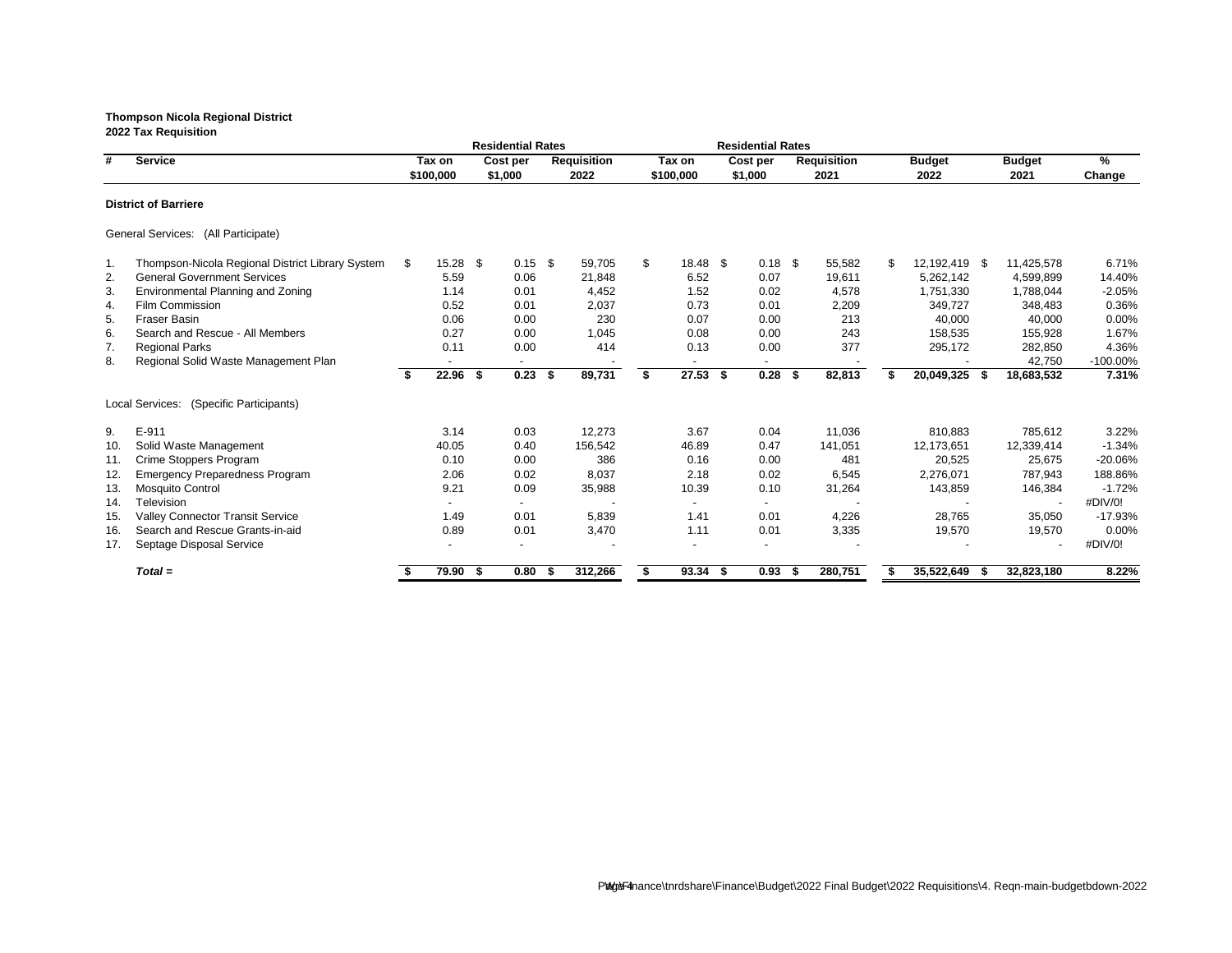**2022 Tax Requisition Residential Rates Residential Rates # Service Tax on Cost per Requisition Tax on Cost per Requisition Budget Budget % \$100,000 \$1,000 2022 \$100,000 \$1,000 2021 2022 2021 Change Village of Lytton** General Services: (All Participate) 1. General Government Services \$ 5.55 \$ 0.06 \$ 1,663 \$ 6.53 \$ 0.07 \$ 2,869 \$ 5,262,142 \$ 4,599,899 14.40% 2. Search and Rescue - All Members **0.27** 0.00 80 0.08 0.08 0.00 36 158,535 155,928 1.67% 3. Thompson-Nicola Regional District Library System 15.28 0.15 4,574 18.48 0.18 8,115 12,192,419 11,425,578 6.71% 4. Environmental Planning and Zoning 2005 2005 1.13 0.01 339 1.53 0.02 670 1,751,330 1,788,044 -2.05% 5. Film Commission 0.52 0.01 155 0.74 0.01 326 349,727 348,483 0.36% 6. Fraser Basin 0.06 0.00 18 0.07 0.00 31 40,000 40,000 0.00% 7. Regional Parks 0.01 32 0.13 0.00 55 295,172 282,850 4.36% 8. Regional Solid Waste Management Plan - - - - - - - 42,750 -100.00% **\$ 17.09 \$ 0.17 \$ 6,861 \$ 20.95 \$ 0.21 \$ 12,102 \$ 14,628,648 \$ 13,927,705 5.03%** Local Services: (Specific Participants) 9. Solid Waste Management 40.09 0.40 12,004 46.91 0.47 20,596 12,173,651 12,339,414 -1.34% 10. Gold Country Communities Grant in aid 2.32 0.02 695 2.74 0.03 1,203 87,499 247,999 -64.72% 11. Crime Stoppers Program 0.10 0.00 29 0.16 0.00 70 20,525 25,675 -20.06% 12. E-911 3.14 0.03 939 3.67 0.04 1,612 810,883 785,612 3.22% 13. Emergency Preparedness Program 2.05 0.02 615 2.18 0.02 956 2,276,071 787,943 188.86% 14. Television 0.06 0.00 18 3.33 0.03 1,460 8,375 8,472 -1.14% *Total =* **\$ 64.85 \$ 0.71 \$ 21,161 \$ 79.92 \$ 0.87 \$ 37,999 \$ 30,005,652 \$ 28,122,820 6.70%**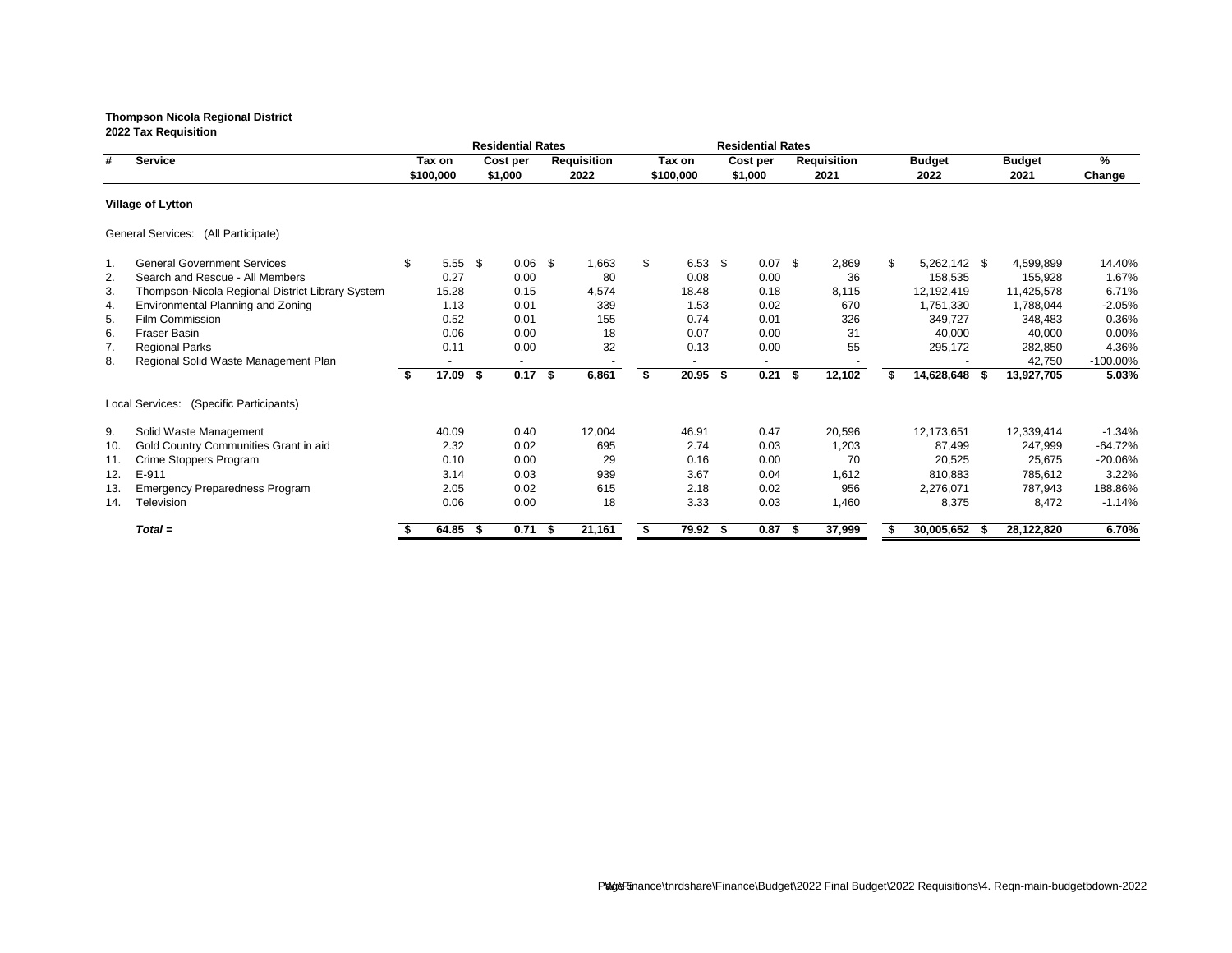|     |                                                  |    |            |      | <b>Residential Rates</b> |    |                    |                | <b>Residential Rates</b> |                    |                  |      |               |             |
|-----|--------------------------------------------------|----|------------|------|--------------------------|----|--------------------|----------------|--------------------------|--------------------|------------------|------|---------------|-------------|
| #   | <b>Service</b>                                   |    | Tax on     |      | Cost per                 |    | <b>Requisition</b> | Tax on         | Cost per                 | <b>Requisition</b> | <b>Budget</b>    |      | <b>Budget</b> | %           |
|     |                                                  |    | \$100,000  |      | \$1,000                  |    | 2022               | \$100,000      | \$1,000                  | 2021               | 2022             |      | 2021          | Change      |
|     | <b>Village of Clinton</b>                        |    |            |      |                          |    |                    |                |                          |                    |                  |      |               |             |
|     | General Services: (All Participate)              |    |            |      |                          |    |                    |                |                          |                    |                  |      |               |             |
| 1.  | Thompson-Nicola Regional District Library System | -S | $15.28$ \$ |      | $0.15$ \$                |    | 15,486             | \$<br>18.48 \$ | $0.18$ \$                | 17,599             | \$<br>12,192,419 | - \$ | 11,425,578    | 6.71%       |
| 2.  | <b>General Government Services</b>               |    | 5.58       |      | 0.06                     |    | 5,661              | 6.52           | 0.07                     | 6,213              | 5,262,142        |      | 4,599,899     | 14.40%      |
| 3.  | Environmental Planning and Zoning                |    | 1.14       |      | 0.01                     |    | 1,155              | 1.52           | 0.02                     | 1,451              | 1,751,330        |      | 1,788,044     | $-2.05%$    |
| 4.  | Film Commission                                  |    | 0.52       |      | 0.01                     |    | 528                | 0.74           | 0.01                     | 700                | 349,727          |      | 348,483       | 0.36%       |
| 5.  | <b>Fraser Basin</b>                              |    | 0.06       |      | 0.00                     |    | 60                 | 0.07           | 0.00                     | 67                 | 40,000           |      | 40,000        | 0.00%       |
| 6.  | Search and Rescue - All Members                  |    | 0.27       |      | 0.00                     |    | 271                | 0.08           | 0.00                     | 77                 | 158,535          |      | 155,928       | 1.67%       |
| 7.  | <b>Regional Parks</b>                            |    | 0.11       |      | 0.00                     |    | 107                | 0.12           | 0.00                     | 119                | 295,172          |      | 282,850       | 4.36%       |
| 8.  | Regional Solid Waste Management Plan             |    | ٠          |      | $\blacksquare$           |    |                    | ٠              |                          |                    |                  |      | 42,750        | $-100.00\%$ |
|     |                                                  |    | 22.95      | - \$ | 0.23                     | \$ | 23,268             | $27.54$ \$     | 0.28 <sup>5</sup>        | 26,226             | 20,049,325       | - \$ | 18,683,532    | 7.31%       |
|     | Local Services:<br>(Specific Participants)       |    |            |      |                          |    |                    |                |                          |                    |                  |      |               |             |
| 9.  | E-911                                            |    | 3.14       |      | 0.03                     |    | 3,182              | 3.67           | 0.04                     | 3,495              | 810,883          |      | 785,612       | 3.22%       |
| 10. | Solid Waste Management                           |    | 40.07      |      | 0.40                     |    | 40,619             | 46.90          | 0.47                     | 44,665             | 12,173,651       |      | 12,339,414    | $-1.34%$    |
| 11. | <b>Noxious Weed Control</b>                      |    | 4.93       |      | 0.05                     |    | 5,000              |                |                          |                    |                  |      |               | #DIV/0!     |
| 12. | Crime Stoppers Program                           |    | 0.10       |      | 0.00                     |    | 100                | 0.16           | 0.00                     | 152                | 20,525           |      | 25,675        | $-20.06%$   |
| 13. | Gold Country Communities Grant in aid            |    | 2.33       |      | 0.02                     |    | 2,359              | 2.74           | 0.03                     | 2,610              | 87,499           |      | 247,999       | $-64.72%$   |
| 14. | <b>Emergency Preparedness Program</b>            |    | 2.06       |      | 0.02                     |    | 2,086              | 2.18           | 0.02                     | 2,072              | 2,276,071        |      | 787,943       | 188.86%     |
| 15. | Cemeteries                                       |    | 1.06       |      | 0.01                     |    | 1,072              | 1.25           | 0.01                     | 1,195              | 10,815           |      | 26,832        | -59.69%     |
|     | $Total =$                                        |    | 76.64      | - \$ | 0.77                     | -5 | 77,686             | $84.44$ \$     | $0.84$ \$                | 80,415             | 35,428,769       | - 56 | 32,897,007    | 7.70%       |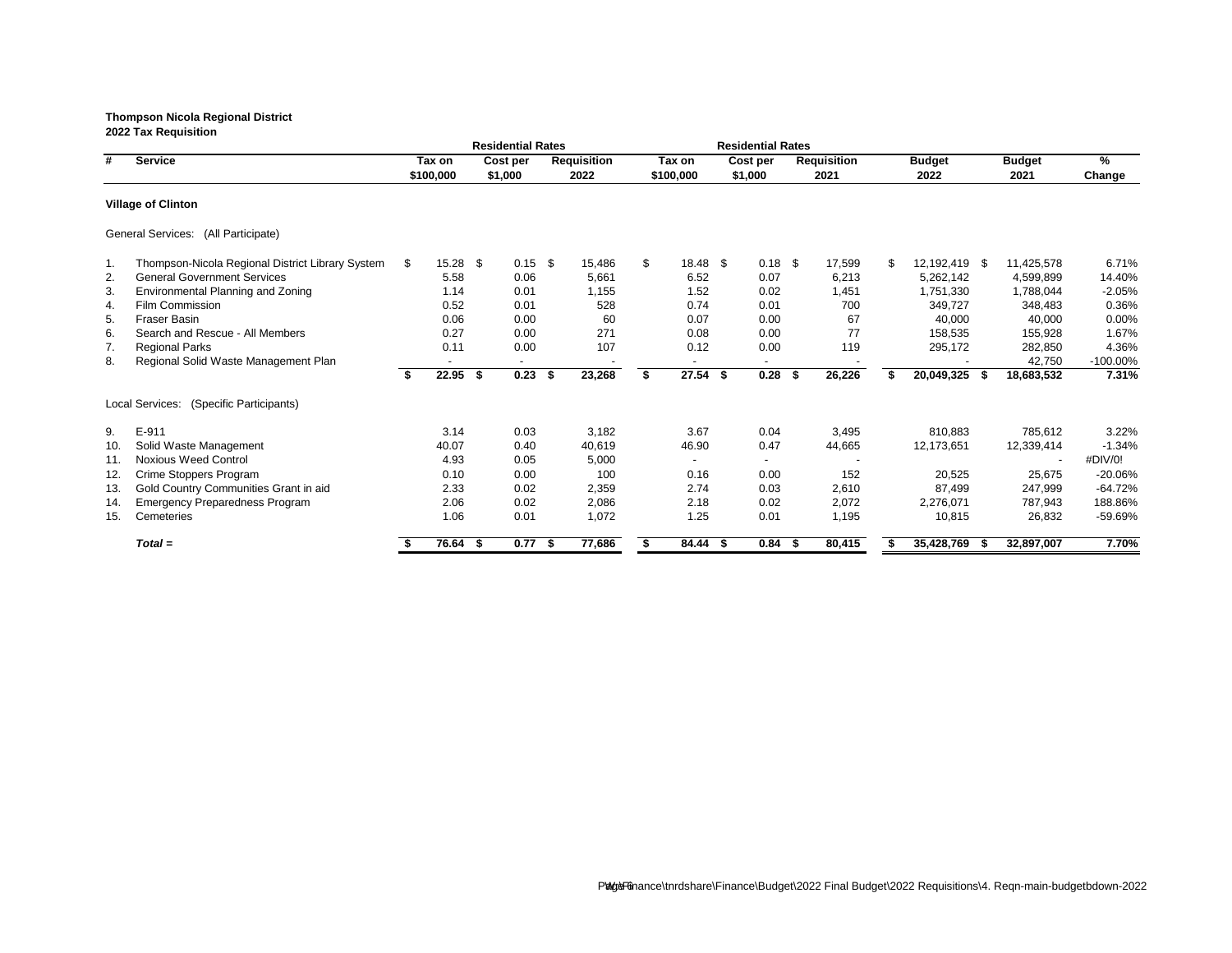|     |                                                  |    |            |      | <b>Residential Rates</b> |    |                    |    |            |      | <b>Residential Rates</b> |      |                    |                     |      |               |             |
|-----|--------------------------------------------------|----|------------|------|--------------------------|----|--------------------|----|------------|------|--------------------------|------|--------------------|---------------------|------|---------------|-------------|
| #   | <b>Service</b>                                   |    | Tax on     |      | Cost per                 |    | <b>Requisition</b> |    | Tax on     |      | Cost per                 |      | <b>Requisition</b> | <b>Budget</b>       |      | <b>Budget</b> | %           |
|     |                                                  |    | \$100,000  |      | \$1,000                  |    | 2022               |    | \$100,000  |      | \$1,000                  |      | 2021               | 2022                |      | 2021          | Change      |
|     | <b>Village of Chase</b>                          |    |            |      |                          |    |                    |    |            |      |                          |      |                    |                     |      |               |             |
|     | General Services: (All Participate)              |    |            |      |                          |    |                    |    |            |      |                          |      |                    |                     |      |               |             |
| 1.  | Thompson-Nicola Regional District Library System | S. | $15.28$ \$ |      | 0.15                     | \$ | 100,462            | \$ | 18.48 \$   |      | $0.18$ \$                |      | 95,816             | \$<br>12,192,419 \$ |      | 11,425,578    | 6.71%       |
| 2.  | <b>General Government Services</b>               |    | 5.58       |      | 0.06                     |    | 36,719             |    | 6.52       |      | 0.07                     |      | 33,839             | 5,262,142           |      | 4,599,899     | 14.40%      |
| 3.  | Environmental Planning and Zoning                |    | 1.14       |      | 0.01                     |    | 7,491              |    | 1.52       |      | 0.02                     |      | 7,901              | 1,751,330           |      | 1,788,044     | $-2.05%$    |
| 4.  | Film Commission                                  |    | 0.52       |      | 0.01                     |    | 3,427              |    | 0.73       |      | 0.01                     |      | 3,811              | 349,727             |      | 348,483       | 0.36%       |
| 5.  | <b>Fraser Basin</b>                              |    | 0.06       |      | 0.00                     |    | 388                |    | 0.07       |      | 0.00                     |      | 367                | 40,000              |      | 40,000        | 0.00%       |
| 6.  | Search and Rescue - All Members                  |    | 0.27       |      | 0.00                     |    | 1,758              |    | 0.08       |      | 0.00                     |      | 419                | 158,535             |      | 155,928       | 1.67%       |
| 7.  | <b>Regional Parks</b>                            |    | 0.11       |      | 0.00                     |    | 697                |    | 0.13       |      | 0.00                     |      | 650                | 295,172             |      | 282,850       | 4.36%       |
| 8.  | Regional Solid Waste Management Plan             |    | ۰.         |      | $\overline{\phantom{a}}$ |    |                    |    | $\sim$     |      |                          |      |                    |                     |      | 42,750        | $-100.00\%$ |
|     |                                                  |    | 22.95      | - \$ | 0.23                     | S  | 150,942            | Ŝ. | 27.54      | - \$ | 0.28                     |      | 142,803            | 20,049,325          | - 56 | 18,683,532    | 7.31%       |
|     | (Specific Participants)<br>Local Services:       |    |            |      |                          |    |                    |    |            |      |                          |      |                    |                     |      |               |             |
| 8.  | E-911                                            |    | 3.14       |      | 0.03                     |    | 20,648             |    | 3.67       |      | 0.04                     |      | 19,032             | 810,883             |      | 785,612       | 3.22%       |
| 9.  | Solid Waste Management                           |    | 40.06      |      | 0.40                     |    | 263,432            |    | 46.89      |      | 0.47                     |      | 243,169            | 12,173,651          |      | 12,339,414    | $-1.34%$    |
| 11. | <b>Crime Stoppers Program</b>                    |    | 0.10       |      | 0.00                     |    | 649                |    | 0.16       |      | 0.00                     |      | 830                | 20,525              |      | 25,675        | $-20.06%$   |
| 12. | <b>Emergency Preparedness Program</b>            |    | 2.06       |      | 0.02                     |    | 13,525             |    | 2.18       |      | 0.02                     |      | 11,285             | 2,276,071           |      | 787,943       | 188.86%     |
| 13. | Mosquito Control - South                         |    | 0.45       |      | 0.00                     |    | 2,990              |    | 0.56       |      | 0.01                     |      | 2,889              | 230,118             |      | 233,126       | $-1.29%$    |
| 14. | Cemeteries                                       |    | 0.31       |      | 0.00                     |    | 2,045              |    | 0.39       |      | 0.00                     |      | 2,045              | 7,710               |      | 15,210        | $-49.31%$   |
| 15. | Thompson River Watershed Management              |    | 0.18       |      | 0.00                     |    | 1,160              |    | 0.22       |      | 0.00                     |      | 1,137              | 75,663              |      | 130,208       | $-41.89%$   |
|     | $Total =$                                        |    | 69.25      | - S  | 0.69                     | -5 | 455,391            | S. | $81.60$ \$ |      | 0.82                     | - 55 | 423,190            | 35,643,946          | - 56 | 33,000,720    | 8.01%       |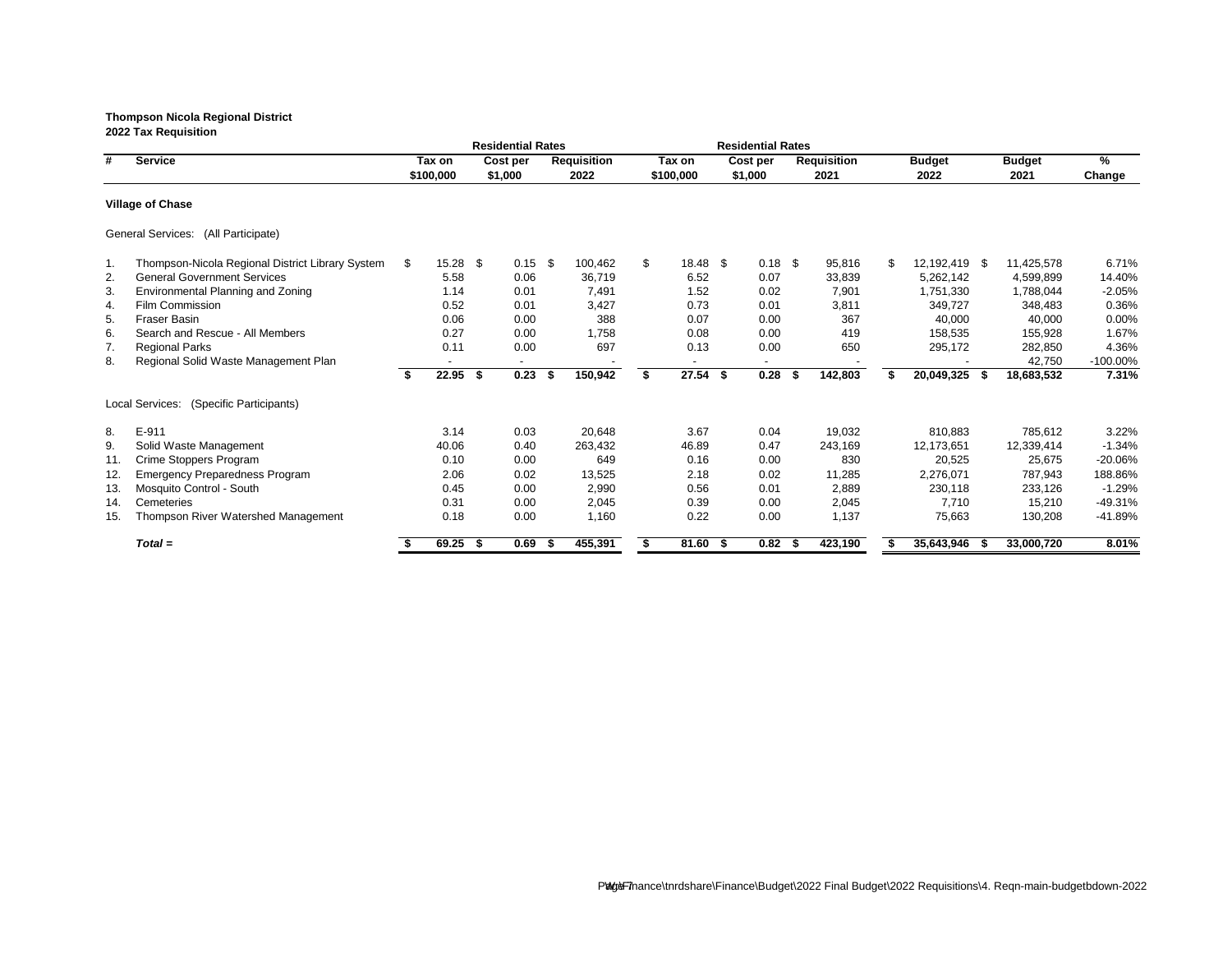|     |                                                  |    |            |      | <b>Residential Rates</b> |                    |                |      | <b>Residential Rates</b> |      |                    |                     |      |               |             |
|-----|--------------------------------------------------|----|------------|------|--------------------------|--------------------|----------------|------|--------------------------|------|--------------------|---------------------|------|---------------|-------------|
| #   | <b>Service</b>                                   |    | Tax on     |      | Cost per                 | <b>Requisition</b> | Tax on         |      | Cost per                 |      | <b>Requisition</b> | <b>Budget</b>       |      | <b>Budget</b> | %           |
|     |                                                  |    | \$100,000  |      | \$1,000                  | 2022               | \$100,000      |      | \$1,000                  |      | 2021               | 2022                |      | 2021          | Change      |
|     | <b>Village of Cache Creek</b>                    |    |            |      |                          |                    |                |      |                          |      |                    |                     |      |               |             |
|     | General Services: (All Participate)              |    |            |      |                          |                    |                |      |                          |      |                    |                     |      |               |             |
| 1.  | Thompson-Nicola Regional District Library System | S. | $15.28$ \$ |      | $0.15$ \$                | 29,744             | \$<br>18.46 \$ |      | $0.18$ \$                |      | 28,847             | \$<br>12,192,419 \$ |      | 11,425,578    | 6.71%       |
| 2.  | <b>General Government Services</b>               |    | 5.58       |      | 0.06                     | 10,874             | 6.52           |      | 0.07                     |      | 10,197             | 5,262,142           |      | 4,599,899     | 14.40%      |
| 3.  | Environmental Planning and Zoning                |    | 1.14       |      | 0.01                     | 2,218              | 1.52           |      | 0.02                     |      | 2,380              | 1,751,330           |      | 1,788,044     | $-2.05%$    |
| 4.  | Film Commission                                  |    | 0.52       |      | 0.01                     | 1,015              | 0.73           |      | 0.01                     |      | 1,148              | 349,727             |      | 348,483       | 0.36%       |
| 5.  | <b>Fraser Basin</b>                              |    | 0.06       |      | 0.00                     | 115                | 0.07           |      | 0.00                     |      | 111                | 40,000              |      | 40,000        | $0.00\%$    |
| 6.  | Search and Rescue - All Members                  |    | 0.27       |      | 0.00                     | 521                | 0.08           |      | 0.00                     |      | 126                | 158,535             |      | 155,928       | 1.67%       |
| 7.  | <b>Regional Parks</b>                            |    | 0.11       |      | 0.00                     | 206                | 0.13           |      | 0.00                     |      | 196                | 295,172             |      | 282,850       | 4.36%       |
| 8.  | Regional Solid Waste Management Plan             |    |            |      |                          |                    |                |      |                          |      |                    |                     |      | 42,750        | $-100.00\%$ |
|     |                                                  |    | 22.95      | \$   | 0.23                     | \$<br>44,693       | $27.52$ \$     |      | 0.28                     | - \$ | 43,005             | 20,049,325          | - \$ | 18,683,532    | 7.31%       |
|     | (Specific Participants)<br>Local Services:       |    |            |      |                          |                    |                |      |                          |      |                    |                     |      |               |             |
| 8.  | E-911                                            |    | 3.14       |      | 0.03                     | 6,112              | 3.67           |      | 0.04                     |      | 5,734              | 810,883             |      | 785,612       | 3.22%       |
| 9.  | Solid Waste Management                           |    | 40.05      |      | 0.40                     | 77,989             | 46.84          |      | 0.47                     |      | 73,208             | 12,173,651          |      | 12,339,414    | $-1.34%$    |
| 11. | <b>Emergency Preparedness Program</b>            |    | 2.06       |      | 0.02                     | 4,004              | 2.18           |      | 0.02                     |      | 3,401              | 2,276,071           |      | 787,943       | 188.86%     |
| 12. | Gold Country Communities Grant in aid            |    | 2.33       |      | 0.02                     | 4,531              | 2.74           |      | 0.03                     |      | 4,284              | 87,499              |      | 247,999       | $-64.72%$   |
| 13. | Crime Stoppers Program                           |    | 0.10       |      | 0.00                     | 192                | 0.16           |      | 0.00                     |      | 250                | 20,525              |      | 25,675        | $-20.06%$   |
|     | $Total =$                                        |    | 70.63      | - 56 | 0.71                     | 137,521            | 83.11          | - \$ | 0.83                     | - 55 | 129,882            | 35,417,954          |      | 32,870,175    | 7.75%       |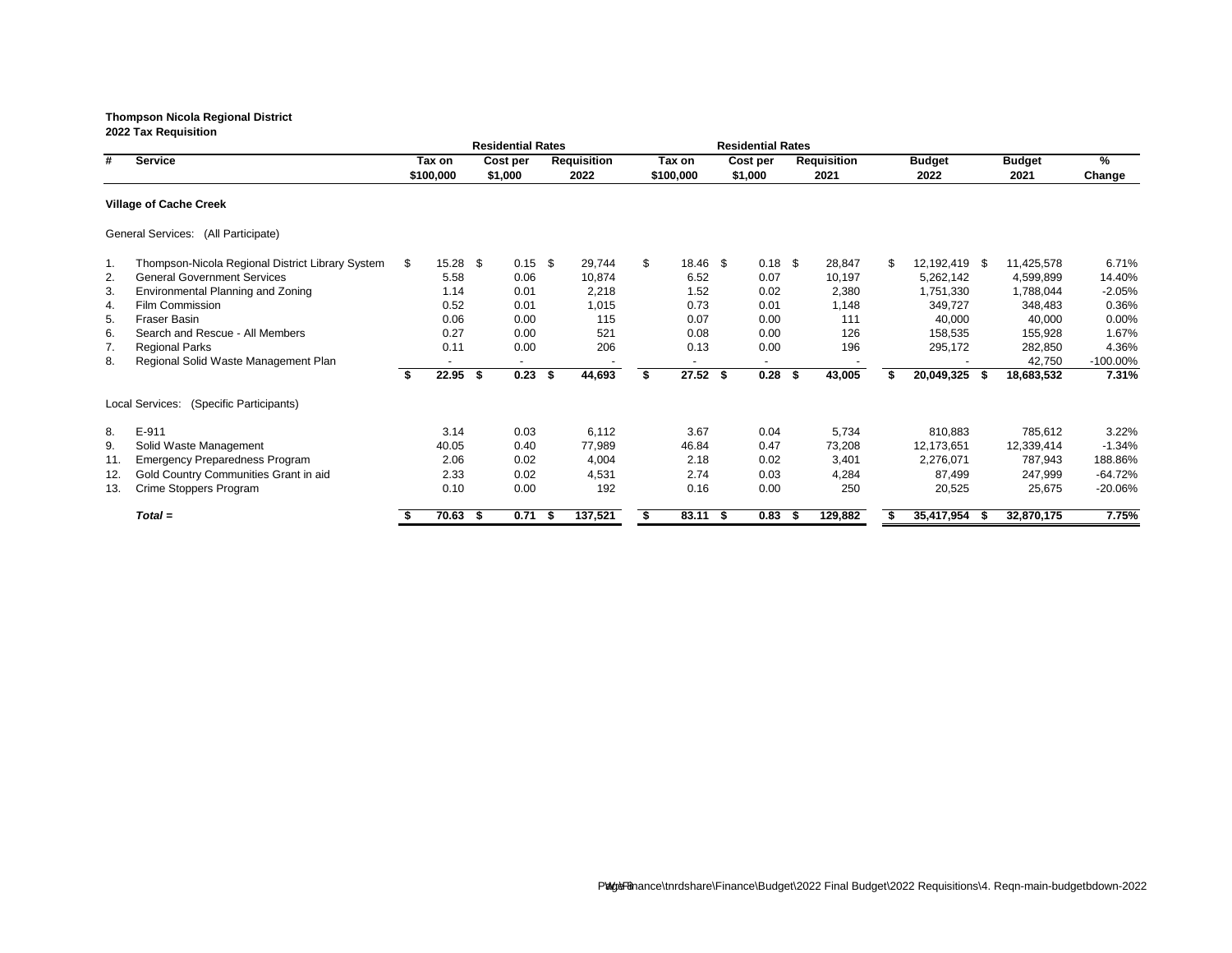|     |                                                  |    |           |      | <b>Residential Rates</b> |    |                    |    |            | <b>Residential Rates</b> |          |                    |               |               |               |
|-----|--------------------------------------------------|----|-----------|------|--------------------------|----|--------------------|----|------------|--------------------------|----------|--------------------|---------------|---------------|---------------|
| #   | <b>Service</b>                                   |    | Tax on    |      | Cost per                 |    | <b>Requisition</b> |    | Tax on     | Cost per                 |          | <b>Requisition</b> | <b>Budget</b> | <b>Budget</b> | $\frac{9}{6}$ |
|     |                                                  |    | \$100,000 |      | \$1,000                  |    | 2022               |    | \$100,000  | \$1,000                  |          | 2021               | 2022          | 2021          | Change        |
|     | <b>Village of Ashcroft</b>                       |    |           |      |                          |    |                    |    |            |                          |          |                    |               |               |               |
|     | General Services: (All Participate)              |    |           |      |                          |    |                    |    |            |                          |          |                    |               |               |               |
| 1.  | Thompson-Nicola Regional District Library System | \$ | 15.28     | -\$  | 0.15                     |    | 52,588             | \$ | 18.48 \$   | $0.18$ \$                |          | 46,929             | 12,192,419 \$ | 11,425,578    | 6.71%         |
| 2.  | <b>General Government Services</b>               |    | 5.58      |      | 0.06                     |    | 19,216             |    | 6.53       | 0.07                     |          | 16,576             | 5,262,142     | 4,599,899     | 14.40%        |
| 3.  | Environmental Planning and Zoning                |    | 1.14      |      | 0.01                     |    | 3,920              |    | 1.52       | 0.02                     |          | 3,869              | 1,751,330     | 1,788,044     | $-2.05%$      |
| 4.  | Film Commission                                  |    | 0.52      |      | 0.01                     |    | 1,794              |    | 0.74       | 0.01                     |          | 1,867              | 349,727       | 348,483       | 0.36%         |
| 5.  | Fraser Basin                                     |    | 0.06      |      | 0.00                     |    | 203                |    | 0.07       | 0.00                     |          | 180                | 40,000        | 40,000        | 0.00%         |
| 6.  | Search and Rescue - All Members                  |    | 0.27      |      | 0.00                     |    | 920                |    | 0.08       | 0.00                     |          | 205                | 158,535       | 155,928       | 1.67%         |
| 7.  | <b>Regional Parks</b>                            |    | 0.11      |      | 0.00                     |    | 365                |    | 0.13       | 0.00                     |          | 318                | 295,172       | 282,850       | 4.36%         |
| 8.  | Regional Solid Waste Management Plan             |    |           |      | $\blacksquare$           |    |                    |    |            |                          |          |                    |               | 42,750        | -100.00%      |
|     |                                                  | S. | 22.95     | \$   | 0.23                     | \$ | 79,006             | Ŝ. | $27.54$ \$ | 0.28                     | <b>S</b> | 69,944             | 20,049,325 \$ | 18,683,532    | 7.31%         |
|     | Local Services: (Specific Participants)          |    |           |      |                          |    |                    |    |            |                          |          |                    |               |               |               |
| 9.  | E-911                                            |    | 3.14      |      | 0.03                     |    | 10,811             |    | 3.67       | 0.04                     |          | 9,319              | 810,883       | 785,612       | 3.22%         |
| 10. | Solid Waste Management                           |    | 39.98     |      | 0.40                     |    | 137,617            |    | 46.90      | 0.47                     |          | 119,096            | 12,173,651    | 12,339,414    | $-1.34%$      |
| 11. | <b>Emergency Preparedness Program</b>            |    | 2.06      |      | 0.02                     |    | 7,079              |    | 2.18       | 0.02                     |          | 5,527              | 2,276,071     | 787,943       | 188.86%       |
| 12. | Gold Country Communities Grant in aid            |    | 2.33      |      | 0.02                     |    | 8,011              |    | 2.74       | 0.03                     |          | 6,961              | 87,499        | 247,999       | $-64.72%$     |
| 13. | Crime Stoppers Program                           |    | 0.10      |      | 0.00                     |    | 340                |    | 0.16       | 0.00                     |          | 406                | 20,525        | 25,675        | $-20.06%$     |
| 14. | Thompson River Watershed Management              |    | 0.18      |      | 0.00                     |    | 607                |    | 0.22       | 0.00                     |          | 556                | 75,663        | 130,208       | $-41.89%$     |
|     | $Total =$                                        |    | 70.73     | - \$ | 0.71                     | æ. | 243,471            | S. | 83.41 \$   | 0.83                     |          | 211,808            | 35,493,617 \$ | 33,000,383    | 7.56%         |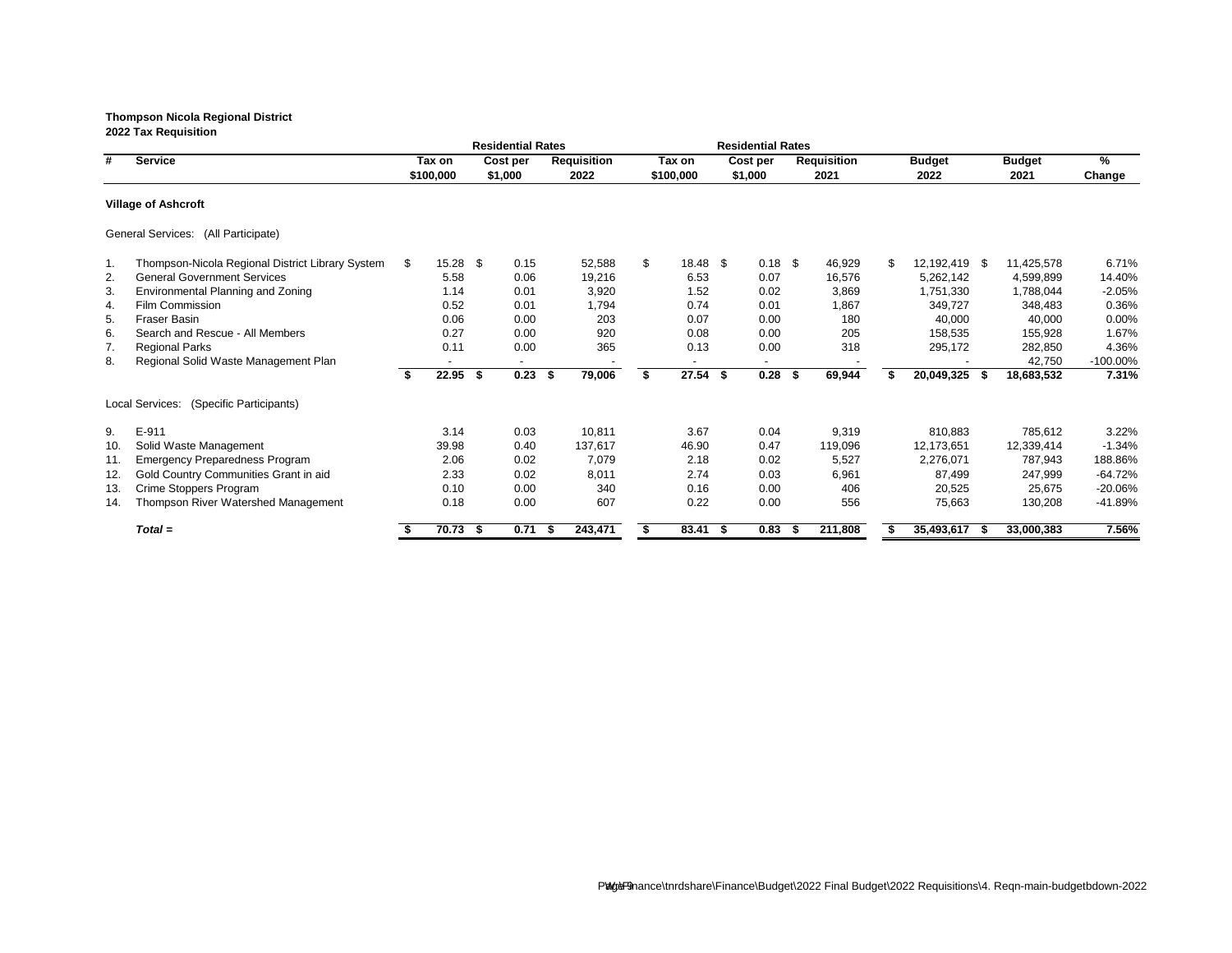|     |                                                  |                  |      | <b>Residential Rates</b> |      |                    |                       |      | <b>Residential Rates</b> |      |                    |    |               |      |                          |             |
|-----|--------------------------------------------------|------------------|------|--------------------------|------|--------------------|-----------------------|------|--------------------------|------|--------------------|----|---------------|------|--------------------------|-------------|
| #   | <b>Service</b>                                   | Tax on           |      | Cost per                 |      | <b>Requisition</b> | Tax on                |      | Cost per                 |      | <b>Requisition</b> |    | <b>Budget</b> |      | <b>Budget</b>            | %           |
|     |                                                  | \$100,000        |      | \$1,000                  |      | 2022               | \$100,000             |      | \$1,000                  |      | 2021               |    | 2022          |      | 2021                     | Change      |
|     | <b>Sun Peaks Mountain Resort Municipality</b>    |                  |      |                          |      |                    |                       |      |                          |      |                    |    |               |      |                          |             |
|     | General Services: (All Participate)              |                  |      |                          |      |                    |                       |      |                          |      |                    |    |               |      |                          |             |
| 1.  | Thompson-Nicola Regional District Library System | \$<br>$15.28$ \$ |      | 0.15                     | -\$  | 206,801            | \$<br>$18.48 \quad $$ |      | $0.18$ \$                |      | 198,671            | \$ | 12,192,419 \$ |      | 11,425,578               | 6.71%       |
| 2.  | <b>General Government Services</b>               | 5.58             |      | 0.06                     |      | 75,598             | 6.52                  |      | 0.07                     |      | 70,121             |    | 5,262,142     |      | 4,599,899                | 14.40%      |
| 3.  | Environmental Planning and Zoning                | 1.14             |      | 0.01                     |      | 15,427             | 1.52                  |      | 0.02                     |      | 16,372             |    | 1,751,330     |      | 1,788,044                | $-2.05%$    |
| 4.  | Film Commission                                  | 0.52             |      | 0.01                     |      | 7,057              | 0.73                  |      | 0.01                     |      | 7,897              |    | 349,727       |      | 348,483                  | 0.36%       |
| 5.  | <b>Fraser Basin</b>                              | 0.06             |      | 0.00                     |      | 798                | 0.07                  |      | 0.00                     |      | 761                |    | 40,000        |      | 40,000                   | 0.00%       |
| 6.  | Search and Rescue - All Members                  | 0.27             |      | 0.00                     |      | 3,620              | 0.08                  |      | 0.00                     |      | 868                |    | 158,535       |      | 155,928                  | 1.67%       |
| 7.  | <b>Regional Parks</b>                            | 0.11             |      | 0.00                     |      | 1,436              | 0.13                  |      | 0.00                     |      | 1,347              |    | 295,172       |      | 282,850                  | 4.36%       |
| 8.  | Regional Solid Waste Management Plan             |                  |      |                          |      |                    |                       |      |                          |      |                    |    |               |      | 42,750                   | $-100.00\%$ |
|     |                                                  | 22.96            | \$   | 0.23                     | - 56 | 310,737            | 27.54                 | -\$  | 0.28                     | - \$ | 296,037            | S  | 20,049,325    | - 56 | 18,683,532               | 7.31%       |
|     | Local Services: (Specific Participants)          |                  |      |                          |      |                    |                       |      |                          |      |                    |    |               |      |                          |             |
| 9.  | E-911                                            | 3.14             |      | 0.03                     |      | 42,506             | 3.67                  |      | 0.04                     |      | 39,448             |    | 810,883       |      | 785,612                  | 3.22%       |
| 10. | Solid Waste Management                           | 40.09            |      | 0.40                     |      | 542,701            | 46.90                 |      | 0.47                     |      | 504,182            |    | 12,173,651    |      | 12,339,414               | $-1.34%$    |
| 11. | <b>Noxious Weed Control</b>                      | 0.37             |      | 0.00                     |      | 5,000              |                       |      |                          |      |                    |    |               |      | $\overline{\phantom{a}}$ | #DIV/0!     |
| 12. | Mosquito Control - South                         | 0.45             |      | 0.00                     |      | 6,158              | 0.56                  |      | 0.01                     |      | 5,987              |    | 230,118       |      | 233,126                  | $-1.29%$    |
| 13. | Crime Stoppers Program                           | 0.10             |      | 0.00                     |      | 1,336              | 0.16                  |      | 0.00                     |      | 1,720              |    | 20,525        |      | 25,675                   | $-20.06%$   |
|     | $Total =$                                        | 67.11            | - \$ | 0.67                     |      | 908,438            | 78.83                 | - \$ | 0.79                     | - 5  | 847,374            |    | 33,284,502    |      | 32,067,359               | 3.80%       |